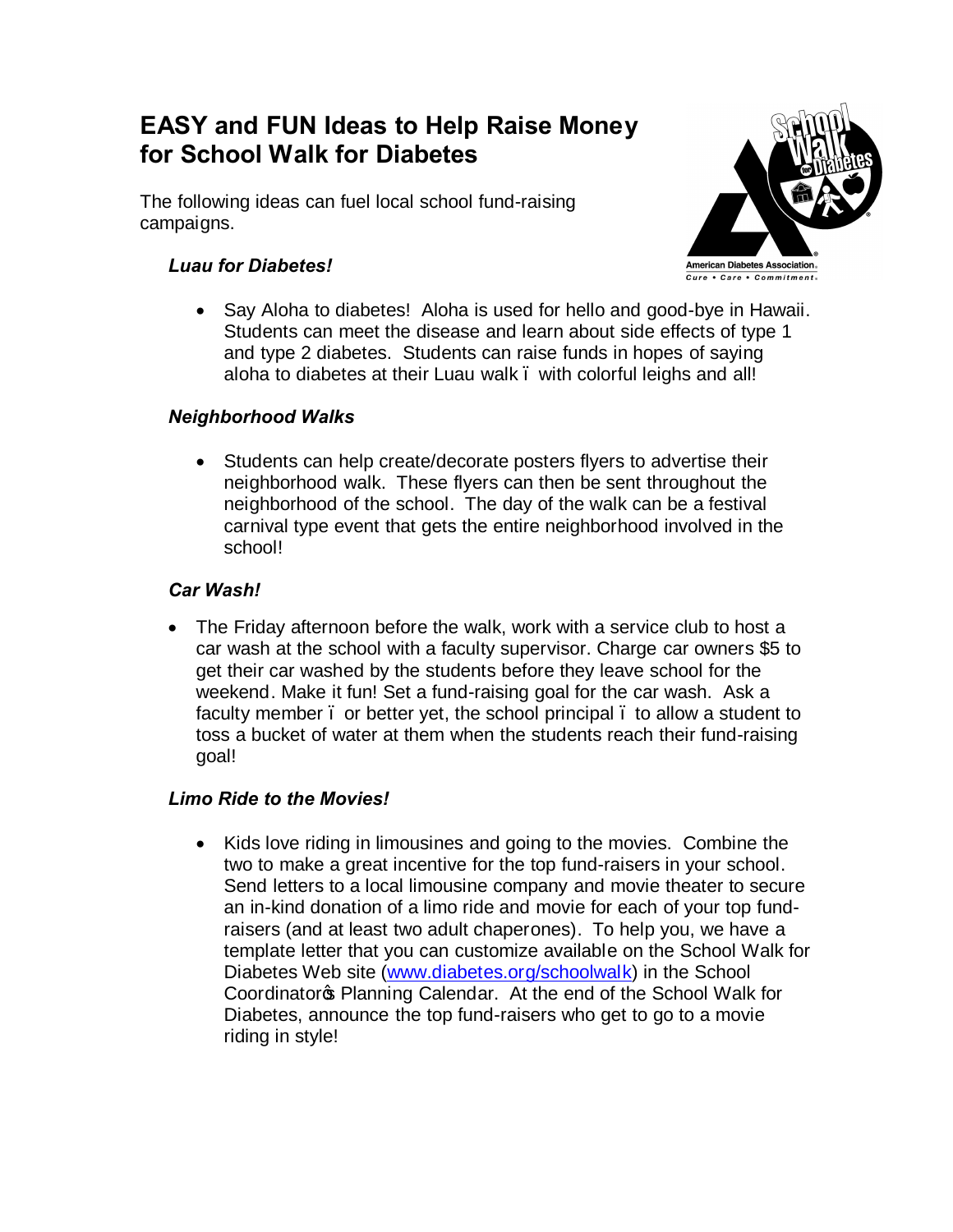## *Battle of the Bands or Lip Sync Contest or Talent Show!*

· Your students have talent! Let them show it off and charge admission. You could charge \$2-\$5 (depending on area). Host the event before/after school or ask the principal if you could host it last period of the day. the day before the event to get everyone excited about School Walk for Diabetes.

#### *School Dance*

· Host a school wide dance and donate the entry fee to the Diabetes Association.

#### *Faculty vs. Students sporting event*

· Host a sporting event with the students competing against the staff and charge an admission fee. The event would show the importance of physical activity and the money raised could go to the American Diabetes Association

#### *Sell Rubber American Diabetes Association Bracelets*

· Allow the student body to purchase red rubber bracelets to raise awareness about diabetes while raising funds for the American Diabetes Association.

## *Sacrifice Soda or Ice Cream for Diabetes!*

· Host a day where students are encouraged to give up their soda or ice cream at lunch and donate the money to the American Diabetes Association instead. Ask a service group at the school to man a canister near the vending machines during lunch and free periods. Then, promote the amount raised at the end of the day on the loudspeaker.

#### *Fund-raising Incentive: To See the Principal (or a Teacher) Do Something Crazy!*

- Set a goal for your school fund-raising campaign. Promote that goal with an incentive for students. If the school reaches the goal, then the principal (or other faculty member) will:
	- $\Rightarrow$  Shave his/her head on the day of the walk
	- $\Rightarrow$  Dress up in a costume on the day of the walk
	- $\Rightarrow$  Kiss a pig
	- $\Rightarrow$  Run around the gym 20 times without stopping
	- $\Rightarrow$  Sing a funny song (as determined by the kids)
	- $\Rightarrow$  Ride a stationary bicycle on the school s rooftop for an hour before/after school
	- $\Rightarrow$  Let the top fund-raising student throw a pie in his/her face